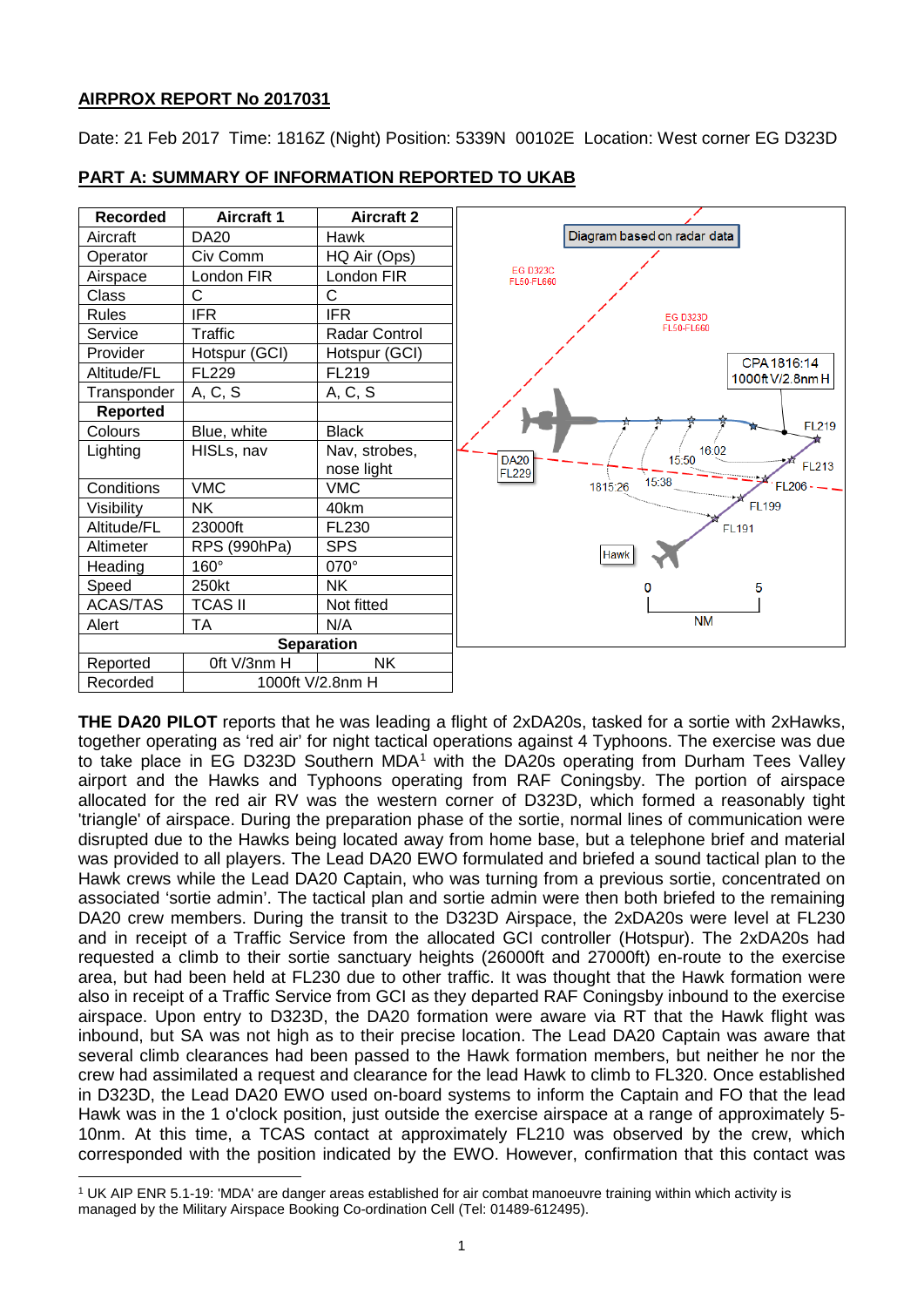the lead Hawk had not been achieved with GCI. RT was busy, with an attempt by the Lead DA20 Captain to clarify if the TCAS contact observed was the lead Hawk. The non-standard communication used by the DA20 Captain to try and confirm the identity of the TCAS contact was not effective, and more importantly, did not convey the concern that the contact appeared to be in a steady climb toward the DA20's altitude of 23000ft (RPS set). At approximately 4nm to the TCAS contact, a TCAS TA was received. As a result, the DA20 FO disengaged the autopilot and turned the aircraft through approximately 30° to the right to try and point behind the direction of travel of the TCAS contact. This resulted in the DA20 exiting the exercise airspace by a small margin. In response to the non-standard communications transmitted by the Lead DA20 crew, the lead Hawk pilot called that he was visual and both aircraft passed around 3-4nm laterally, approximately co-altitude. The DA20 Captain noted that the exercise was unusual but that he had not considered it to pose a significant safety challenge. However, had he considered the airspace entry part of the sortie thoroughly he would have realised the potential for the 4 aircraft of red air to arrive at similar heights, from different directions, into a constrained RV location. An entry flow to deconflict formations should have been formulated and would have removed any potential for confliction. Neither he nor the Hawk crew could recall whether any Traffic Information was passed about the proximity of the two aircraft. Recollection of R/T at this time was that it was busy.

He assessed the risk of collision as 'Low'.

**THE HAWK PILOT** reports leading a Hawk pair which formed the subordinate element of the red air package, consisting of the Hawk flight and 2xDA20s conducting night affiliation training in D323D against 4 Typhoons. The Hawk pair had prepositioned to RAF Coningsby on a previous sortie, and were climbing out of Coningsby into the booked airspace at the time of the incident. He and the other Hawk had departed as separate elements 2 minutes apart and had been handed over to Hotspur under a Traffic Service. After requesting a climb to FL360, he and the other Hawk were capped around FL190. He was aware that the DA20 flight was inbound to the area from the northwest and that they were at FL230 somewhere to the north of him. Shortly before entering D323D GCI cleared him to climb into his sanctuary block (above 29000ft) and he initiated the climb. As he climbed through around FL230 the Lead DA20 pilot expressed concerns to Hotspur of a contact on his nose at a similar height. This prompted the Hawk pilot to look left and he saw an aircraft light, co-altitude but at a distance far enough away not to cause him concern. He was unable to give an accurate range estimation due to it being night. He assumed the aircraft he saw to be the Lead DA20, declared on the radio that he had the traffic sighted and continued to climb. He did not recall being passed Traffic Information on the DA20 flight.

He assessed the risk of collision as 'Low'.

**THE HOTSPUR CONTROLLER** reports transiting 2xDA20 and 2xHawk to D323D for a routine sortie with Typhoons. Each aircraft was transiting as a singleton. The Lead DA20 was the first aircraft to enter the airspace at which point Hawk flight 'admin' was taking place. Various Typhoon traffic around D307 needed to be called to the Hawk flight during their transit. The controller noted that the Hawks had got airborne from Coningsby which was a non-standard occurrence. The lead Hawk pilot requested a climb to FL380, which the controller eventually cleared once he was confident the Hawk was clear of traffic on his nose. The climb was very slow. At this point he had to call traffic to the No2 Hawk and received a phone call from the Fighter Allocator to clear the No2 DA20 into the exercise airspace via D323C. He then received a broken transmission from the Lead DA20 pilot in which he heard "southeast 4 miles my nose". On asking him to repeat he only heard part of the message but pieced both transmissions together incorrectly, thinking he had said "contact southeast my nose". The Lead DA20 pilot then said "that contact my nose, who is he?". The controller replied with "that contact [lead Hawk C/S]". At that stage the lead Hawk pilot took over the comms and spoke to the Lead DA20 pilot. The controller noted that his initial thoughts when clearing the lead Hawk pilot to climb was that the climb would be quicker, keeping him clear of the Lead DA20 and allowing him to focus his attention on the aircraft outside of segregated airspace. Had he noticed the slower climb earlier he would have been able to be more proactive by providing Traffic Information.

He perceived the severity of the incident as 'Low'.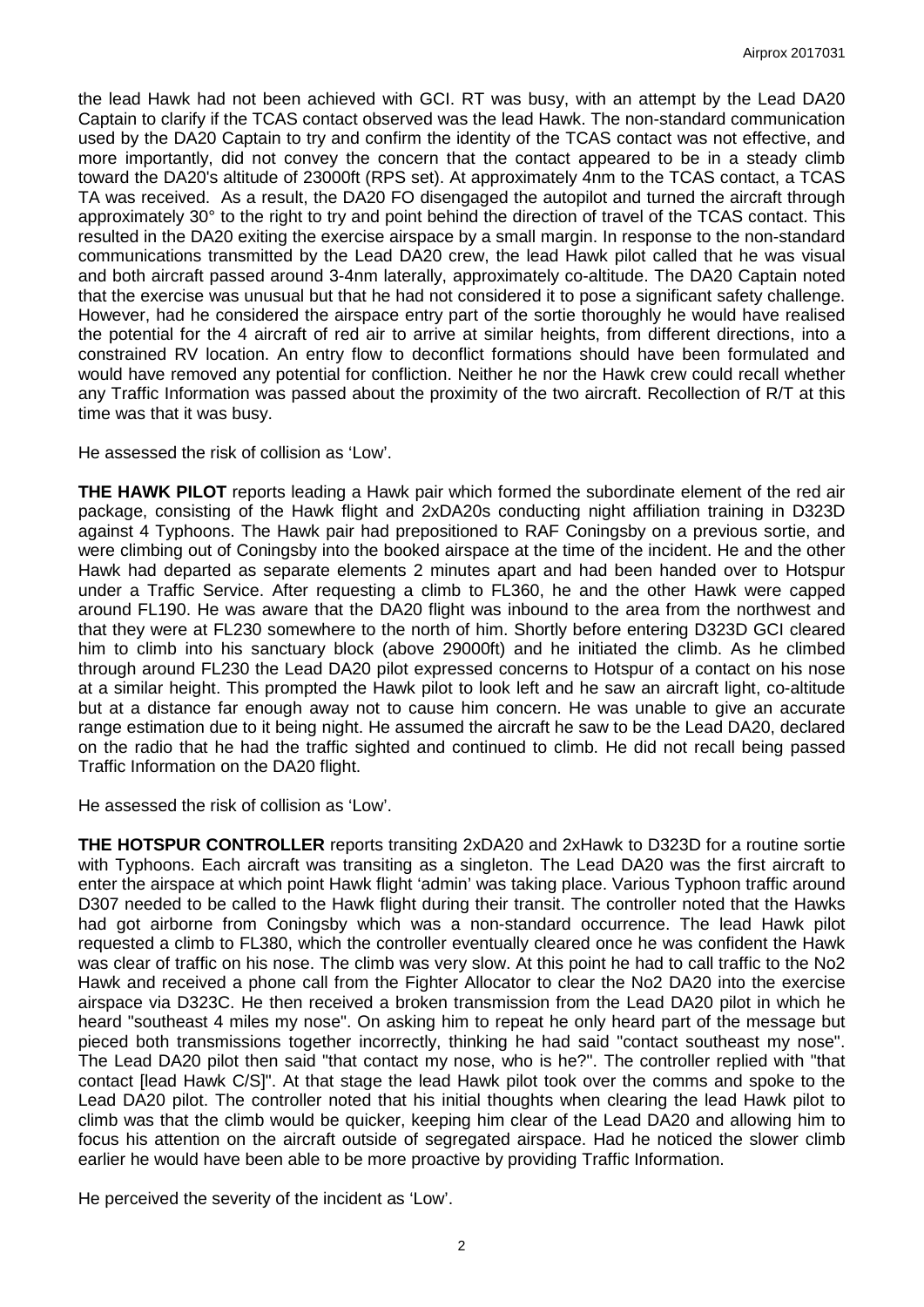**THE HOTSPUR SUPERVISOR** reports supervising 2 controller positions for a 3v4 split frequency sortie in D323D and a pair of Typhoons in D323C, who later requested a service due to bad weather. All positions were manned on a spare capacity basis due to sickness. The DA20 flight got airborne in 20-30nm trail and transited through the Vale of York. The controller capped their height to take Mode C separation on civilian traffic, and the Typhoon pair in D323C cleared the DA20 flight through D323C to their start point. D307 was active and the airspace surrounding it was busy. As the lead Hawk passed D307 he requested a climb to FL380, once clear of factor traffic the controller approved the climb and then conducted the check-in of the No2 Hawk who was 20nm trail of the lead. It was at this point that the Typhoons in D323C requested a service and to move from D323C to the Vale of York due to weather. When the Supervisor was content that both Hawks were clear of factor traffic at D307, he began briefing another controller on the last minute request from the Typhoons in D323C. His focus was on briefing the controller and he was unaware of any confliction until after the sortie.

#### **Factual Background**

| From           | Τo             | <b>Speech Transcription</b>                                                                                                                   | <b>Time</b> |
|----------------|----------------|-----------------------------------------------------------------------------------------------------------------------------------------------|-------------|
|                |                | *Allocator calls HOTSPUR to transfer Coningsby ATC*                                                                                           |             |
| Allocator      | <b>HOTSPUR</b> | (landline call) I've got a handover of [Hawk Flight C/S] for you.                                                                             | 18:09:29    |
| HOTSPUR        | Allocator      | OK, standby (pause) OK, go ahead                                                                                                              |             |
| HOTSPUR        | Con ATC        | <b>HOTSPUR Controller 2</b>                                                                                                                   |             |
| Con ATC        | <b>HOTSPUR</b> | Coningsby departures, handover [Ld Hawk C/S]                                                                                                  |             |
| <b>HOTSPUR</b> | Con ATC        | Go ahead                                                                                                                                      |             |
| Con ATC        | <b>HOTSPUR</b> | OTBED south 5 miles heading 070 squawking 1741, 5123 coming<br>down                                                                           |             |
| <b>HOTSPUR</b> | Con ATC        | Contact                                                                                                                                       |             |
| Con ATC        | <b>HOTSPUR</b> | Yeah, climbing FL130, traffic service                                                                                                         |             |
| <b>HOTSPUR</b> | Con ATC        | In the climb FL130 single hawk [Ld Hawk C/S] identified traffic<br>service, contact HOTSPUR TAD 110 backup, correction, TAD 026<br>backup 110 |             |
| Con ATC        | <b>HOTSPUR</b> | TAD 110 back up 0. Say again TAD?                                                                                                             |             |
| <b>HOTSPUR</b> | Con ATC        | 026                                                                                                                                           |             |
| Con ATC        | <b>HOTSPUR</b> | 110 back up 026, handover of, standby for further handover                                                                                    |             |
| <b>HOTSPUR</b> | Con ATC        | Negative that's primary 026 back up 110                                                                                                       |             |
| Con ATC        | <b>HOTSPUR</b> | Apologies, 026 back up 110                                                                                                                    |             |
| <b>HOTSPUR</b> | Con ATC        | Affirm.                                                                                                                                       |             |
| Con ATC        | <b>HOTSPUR</b> | Standby for further handover. [No2 Hawk C/S] squawk 5124. Yeah<br>ground please standby. Err [No2 Hawk C/S]                                   |             |
| <b>HOTSPUR</b> | Con ATC        | Go ahead.                                                                                                                                     |             |
| Con ATC        | <b>HOTSPUR</b> | It's Coningsby north 4 miles heading 070 squawking 1742 but 5124<br>coming down.                                                              |             |
| <b>HOTSPUR</b> | Con ATC        | Contact                                                                                                                                       |             |
| Con ATC        | <b>HOTSPUR</b> | Climbing FL130 traffic service                                                                                                                |             |
| <b>HOTSPUR</b> | Con ATC        | In the climb FL130 [No2 Hawk C/S] single Hawk, identified traffic<br>service, contact HOTSPUR TAD 026 backup 110.                             |             |
| Con ATC        | <b>HOTSPUR</b> | 026 backup 110                                                                                                                                |             |
| <b>HOTSPUR</b> | Con ATC        | Affirm.                                                                                                                                       |             |
| Con ATC        | <b>HOTSPUR</b> | Coningsby many thanks (end of landline call)                                                                                                  | 18:10:43    |

A transcript of the exercise frequency was provided, as follows: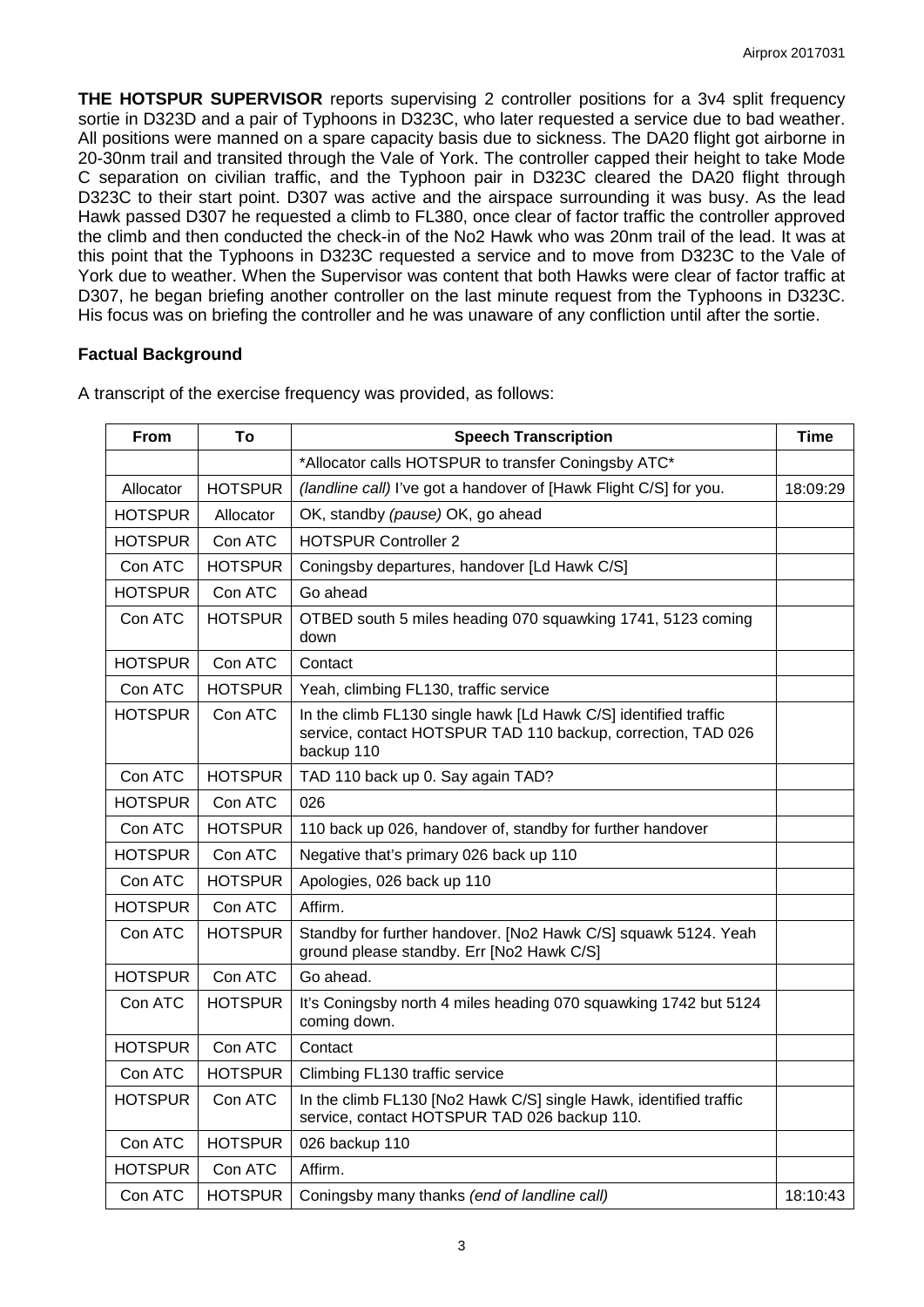| From                 | To                   | <b>Speech Transcription</b>                                                                                                                                    | <b>Time</b> |
|----------------------|----------------------|----------------------------------------------------------------------------------------------------------------------------------------------------------------|-------------|
|                      |                      | *HOTSPUR calls Assistant*                                                                                                                                      |             |
| <b>HOTSPUR</b>       | Assistant            | (landline call) Assistant.                                                                                                                                     | 18:10:54    |
| <b>HOTSPUR</b>       | Assistant            | Err, Controller 2, could you ask the Allocator if [Typhoon formation<br>in D323C] are happy for [Ld DA20 C/S] to cut through the corner of<br>323C into Delta. |             |
| Assistant            | <b>HOTSPUR</b>       | I'll ask the question                                                                                                                                          |             |
| <b>HOTSPUR</b>       | Assistant            | Thank you (end of landline call)                                                                                                                               | 18:11:03    |
| No <sub>2</sub> Hawk | <b>HOTSPUR</b>       | HOTSPUR, [No2 Hawk C/S] with you traffic service                                                                                                               | 18:11:03    |
| Ld Hawk              | <b>HOTSPUR</b>       | HOTSPUR, [Ld Hawk C/S]                                                                                                                                         | 18:11:10    |
| <b>HOTSPUR</b>       | Ld Hawk              | [Ld Hawk C/S], readability 5 identified traffic service. Traffic BRAA<br>north 15, tracks 160, FL160/180, pair of Typhoons                                     | 18:11:16    |
| Ld Hawk              | <b>HOTSPUR</b>       | Roger, traffic service, Err [Ld Hawk C/S], copied the traffic. [Ld<br>Hawk C/S] flight are airborne as fragged. [Ld Hawk C/S] B/E<br>194/102                   | 18:11:27    |
| <b>HOTSPUR</b>       | Ld Hawk              | HOTSPUR.                                                                                                                                                       | 18:11:37    |
| No <sub>2</sub> Hawk | <b>HOTSPUR</b>       | HOTSPUR, [No2 Hawk C/S] level FL130                                                                                                                            | 18:11:39    |
| <b>HOTSPUR</b>       | No <sub>2</sub> Hawk | [No2 Hawk C/S], HOTSPUR acknowledged. B/E check 197/113                                                                                                        | 18:11:43    |
| No <sub>2</sub> Hawk | <b>HOTSPUR</b>       | B/E sweet [No2 Hawk C/S], looking for further climb to 280                                                                                                     | 18:11:46    |
| Ld Hawk              | <b>HOTSPUR</b>       | [Ld Hawk C/S], when clear of traffic or able would like a climb into<br>FL380                                                                                  | 18:11:52    |
|                      |                      | *Allocator calls HOTSPUR, Assistant clicks in*                                                                                                                 | 18:11:56    |
| <b>HOTSPUR</b>       | Ld Hawk              | [Ld Hawk C/S], HOTSPUR acknowledged, previous traffic BRAA;<br>North-10-tracks 140- FL160/180                                                                  | 18:12:00    |
| Ld Hawk              | <b>HOTSPUR</b>       | [Ld Hawk C/S], traffic sighted                                                                                                                                 | 18:12:08    |
|                      |                      | *HOTSPUR clicks in to call from Allocator*                                                                                                                     | 18:12:10    |
| <b>HOTSPUR</b>       | Allocator            | (landline call) Controller 2                                                                                                                                   |             |
| Allocator            | <b>HOTSPUR</b>       | Err Allocator you are clear through the bottom 15 miles of Charlie.                                                                                            |             |
| <b>HOTSPUR</b>       | Allocator            | No worries, thank you very much (end of landline call)                                                                                                         |             |
| <b>HOTSPUR</b>       | Ld DA20              | [Ld DA20 C/S], HOTSPUR clear left east direct track 323D                                                                                                       | 18:12:19    |
| Ld DA20              | <b>HOTSPUR</b>       | [Ld DA20 C/S] left east                                                                                                                                        | 18:12:25    |
| <b>HOTSPUR</b>       | <b>No2 DA20</b>      | [No2 DA20 C/S] maintain heading                                                                                                                                | 18:12:27    |
| <b>No2 DA20</b>      | <b>HOTSPUR</b>       | Maintain [No2 DA20 C/S]                                                                                                                                        | 18:12:29    |
| <b>HOTSPUR</b>       | No <sub>2</sub> Hawk | [No2 Hawk C/S], Typhoon traffic BRAA; 030-12- FL160-<br>manouevres right through 220                                                                           | 18:12:37    |
| No <sub>2</sub> Hawk | <b>HOTSPUR</b>       | [No2 Hawk C/S] tally                                                                                                                                           | 18:12:45    |
| <b>HOTSPUR</b>       | No <sub>2</sub> Hawk | [No2 Hawk C/S], additional traffic BRAA; 105-17- FL195-climbs-<br>tracks 330                                                                                   | 18:12:53    |
| No <sub>2</sub> Hawk | <b>HOTSPUR</b>       | [No2 Hawk C/S]                                                                                                                                                 | 18:13:05    |
| Ld Hawk              | <b>HOTSPUR</b>       | [Ld Hawk C/S], can see I am clear of the traffic on my nose,<br>requesting to climb FL380                                                                      | 18:13:07    |
| <b>HOTSPUR</b>       | Ld Hawk              | [Ld Hawk C/S] shows traffic your nose FL180 crosses left right                                                                                                 | 18:13:14    |
| Ld Hawk              | <b>HOTSPUR</b>       | [Ld Hawk C/S] has traffic sighted                                                                                                                              | 18:13:20    |
| <b>HOTSPUR</b>       | Ld Hawk              | [Ld Hawk C/S], clear climb FL280, radar control at and above FL195                                                                                             | 18:13:22    |
| Ld Hawk              | <b>HOTSPUR</b>       | Err climb FL380 radar control above 195, [Ld Hawk C/S]                                                                                                         | 18:13:30    |
| <b>HOTSPUR</b>       | Ld Hawk              | [Ld Hawk C/S] confirm 380 level required?                                                                                                                      | 18:13:34    |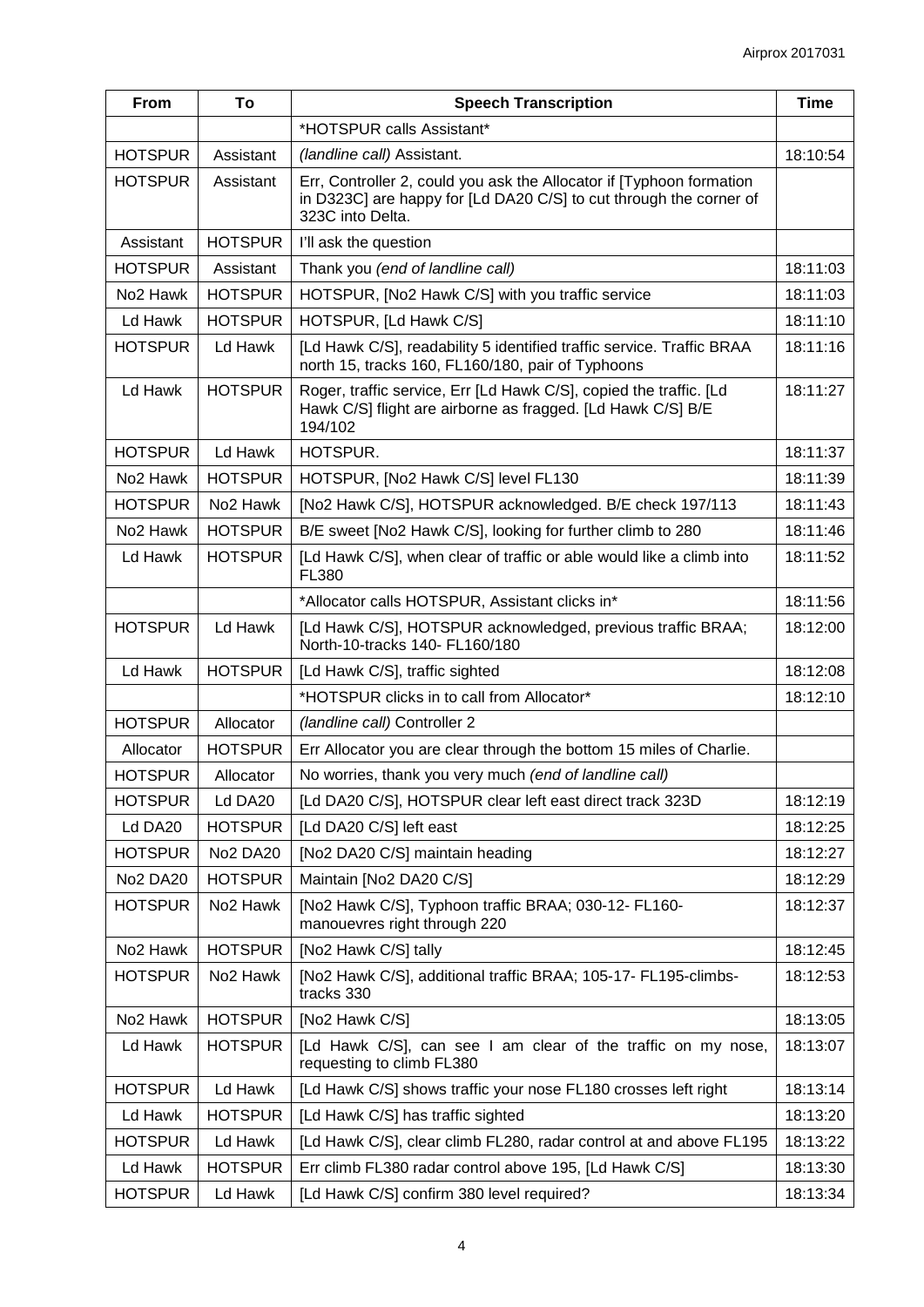| From                 | To                   | <b>Speech Transcription</b>                                                             | <b>Time</b> |
|----------------------|----------------------|-----------------------------------------------------------------------------------------|-------------|
| Ld Hawk              | <b>HOTSPUR</b>       | Affirm [Ld Hawk C/S]                                                                    | 18:13:37    |
| <b>HOTSPUR</b>       | Ld Hawk              | Clear climb FL380                                                                       | 18:13:39    |
| Ld Hawk              | <b>HOTSPUR</b>       | Climb FL380, [Ld Hawk C/S]                                                              | 18:13:41    |
| <b>HOTSPUR</b>       | Ld Hawk              | [Ld Hawk C/S] maintain visual traffic your nose 2 miles FL180                           | 18:13:46    |
| Ld Hawk              | <b>HOTSPUR</b>       | [Ld Hawk C/S] traffic sighted                                                           | 18:13:51    |
| <b>HOTSPUR</b>       | No <sub>2</sub> Hawk | [No2 Hawk C/S] previous traffic BRAA; 120-8- FL210-climbs                               | 18:13:54    |
| No <sub>2</sub> Hawk | <b>HOTSPUR</b>       | [No2 Hawk C/S], no update                                                               | 18:14:01    |
|                      |                      | *Allocator calls HOTSPUR*                                                               | 18:14:11    |
| Allocator            | <b>HOTSPUR</b>       | (landline call) You can clear [No2 DA20 C/S] now                                        | 18:14:12    |
| <b>HOTSPUR</b>       | Allocator            | Thank you (end of landline call)                                                        |             |
| <b>HOTSPUR</b>       | <b>No2 DA20</b>      | [No2 DA20 C/S] clear left east direct 323D                                              | 18:14:15    |
| <b>No2 DA20</b>      | <b>HOTSPUR</b>       | Left east for [No2 DA20 C/S]                                                            | 18:14:18    |
| Unknown              | <b>Unknown</b>       | Charlie what time can you make the start point?                                         | 18:14:55    |
| No <sub>2</sub> Hawk | <b>HOTSPUR</b>       | [No2 Hawk C/S] in the climb FL280                                                       | 18:15:06    |
| <b>HOTSPUR</b>       | No <sub>2</sub> Hawk | Clear climb FL280, radar control at and above FL195                                     | 18:15:09    |
| No <sub>2</sub> Hawk | <b>HOTSPUR</b>       | Clear climb, radar control above 195, [No2 Hawk C/S]                                    | 18:15:14    |
| <b>HOTSPUR</b>       | Ld DA20              | [Ld DA20 C/S] traffic service                                                           | 18:15:33    |
| Ld DA <sub>20</sub>  | <b>HOTSPUR</b>       | Traffic service [Ld DA20 C/S]                                                           | 18:15:36    |
| Ld DA20              | <b>HOTSPUR</b>       | HOTSPUR [Ld DA20 C/S] request to climb, [Hawk C/S] 4 miles my<br>nose ( unintelligible) | 18:15:48    |
| <b>HOTSPUR</b>       | Ld DA20              | [Ld DA20 C/S] say again                                                                 | 18:15:56    |
| Ld DA20              | <b>HOTSPUR</b>       | Contact my nose 3 who is he?                                                            | 18:16:01    |
| <b>HOTSPUR</b>       | Ld DA20              | <b>HOTSPUR</b>                                                                          | 18:16:04    |
| Ld DA20              | <b>HOTSPUR</b>       | HOTSPUR, who is the contact my nose 3 miles climbing 23 000?                            | 18:16:08    |
| <b>HOTSPUR</b>       | Ld DA20              | [Ld DA20 C/S], HOTSPUR that contact [Ld Hawk C/S]                                       | 18:16:12    |
| Ld DA20              | <b>HOTSPUR</b>       | Copied, does he know I'm here?                                                          | 18:16:16    |
| Ld Hawk              | Ld DA20              | [Ld Hawk C/S] has you 5                                                                 | 18:16:19    |
| Ld DA20              | Ld Hawk              | Copied (2 second pause) [Hawk Flight C/S] What height are you<br>climbing to?           | 18:16:25    |
| Ld Hawk              | Ld DA20              | [Ld Hawk C/S] is climbing to block 3, [No2 Hawk C/S] is climbing<br>high block 2        | 18:16:30    |
| Ld DA20              | <b>HOTSPUR</b>       | Right HOTSPUR, grip this                                                                | 18:16:37    |
| <b>HOTSPUR</b>       | Ld DA20              | <b>HOTSPUR</b>                                                                          | 18:16:40    |

#### **Analysis and Investigation**

#### **Military ATM**

An Airprox occurred on 21 Feb 17 at approximately 1816 hrs UTC, 15nm ENE of Coningsby, between a DA20 and a Hawk. The DA20 pilot was in receipt of a Traffic Service and the Hawk pilot in receipt of a Radar Control Service from the same Hotspur controller while establishing in D323D. Figures 1-6 show the positions of the Hawk and DA20 at pertinent times in the lead up to, and at the time of, the Airprox. The screen shots are taken from a replay of the Claxby radar feed.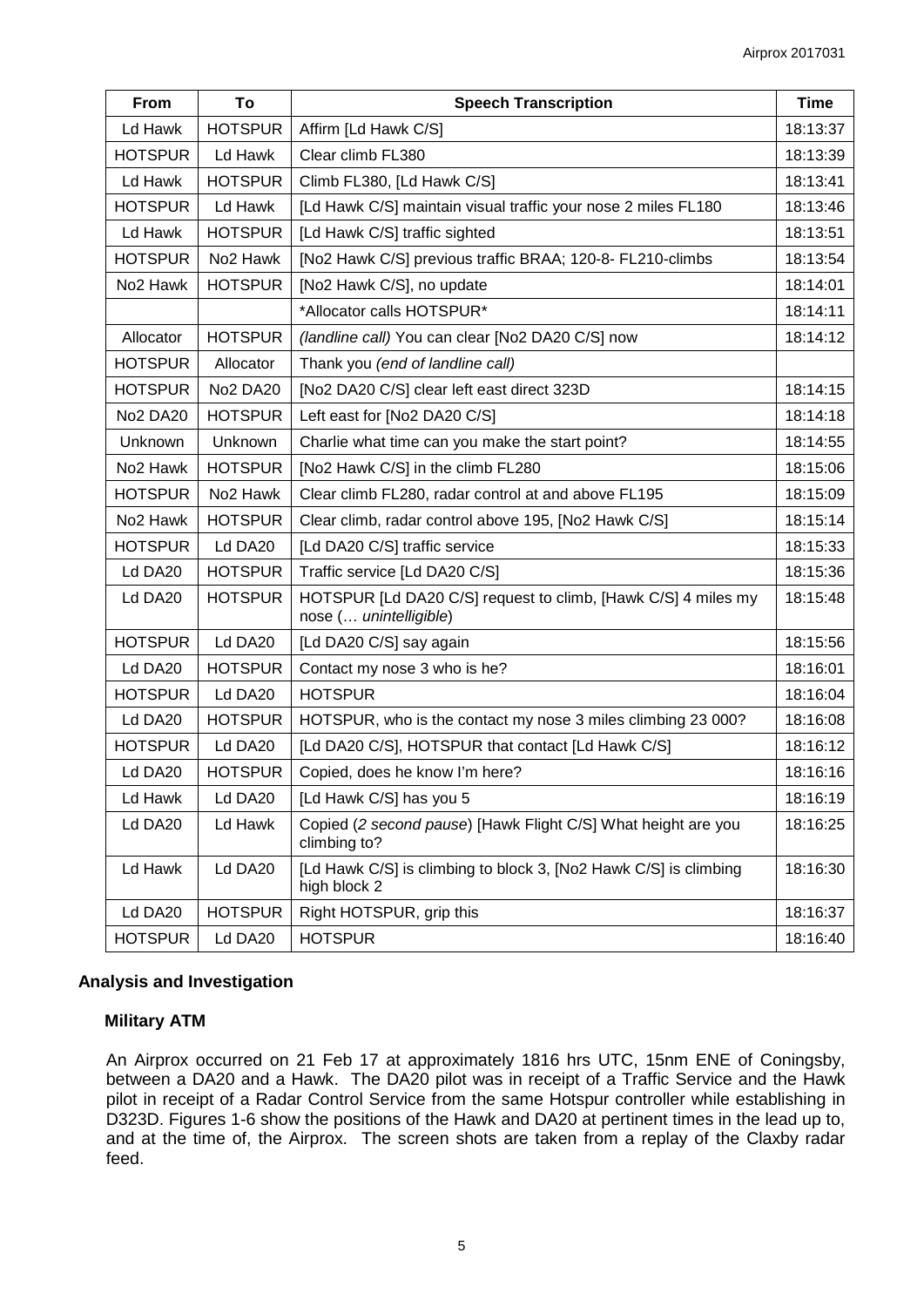At 18:13:46 (Figure 1), the Hotspur controller passed Traffic Information to the Hawk pilot, squawking 5123, of traffic on the nose at FL180, crossing left to right.



Figure 1

The pilot had previously reported clear of said traffic and requested a climb to FL380. The Hotspur controller instructed the Hawk pilot to climb to FL280. After discussion to clarify the requested level, the pilot was instructed to climb to FL380 and reminded to remain visual with the previously called traffic.

At 18:15:33 (Figure 2), the Hotspur controller agreed a Traffic Service with the DA20 pilot who by then was within D323D, but did not pass Traffic Information on the Hawk nor to the Hawk pilot, who was outside D323D, in Class C airspace, under a Radar Control Service.



Figure 2

At 18:15:48 (Figure 3), the DA20 pilot requested to climb and possibly suggested that the Hawk was in his 12 o'clock at range 4nm. The Hotspur controller asked the DA20 pilot to say again, to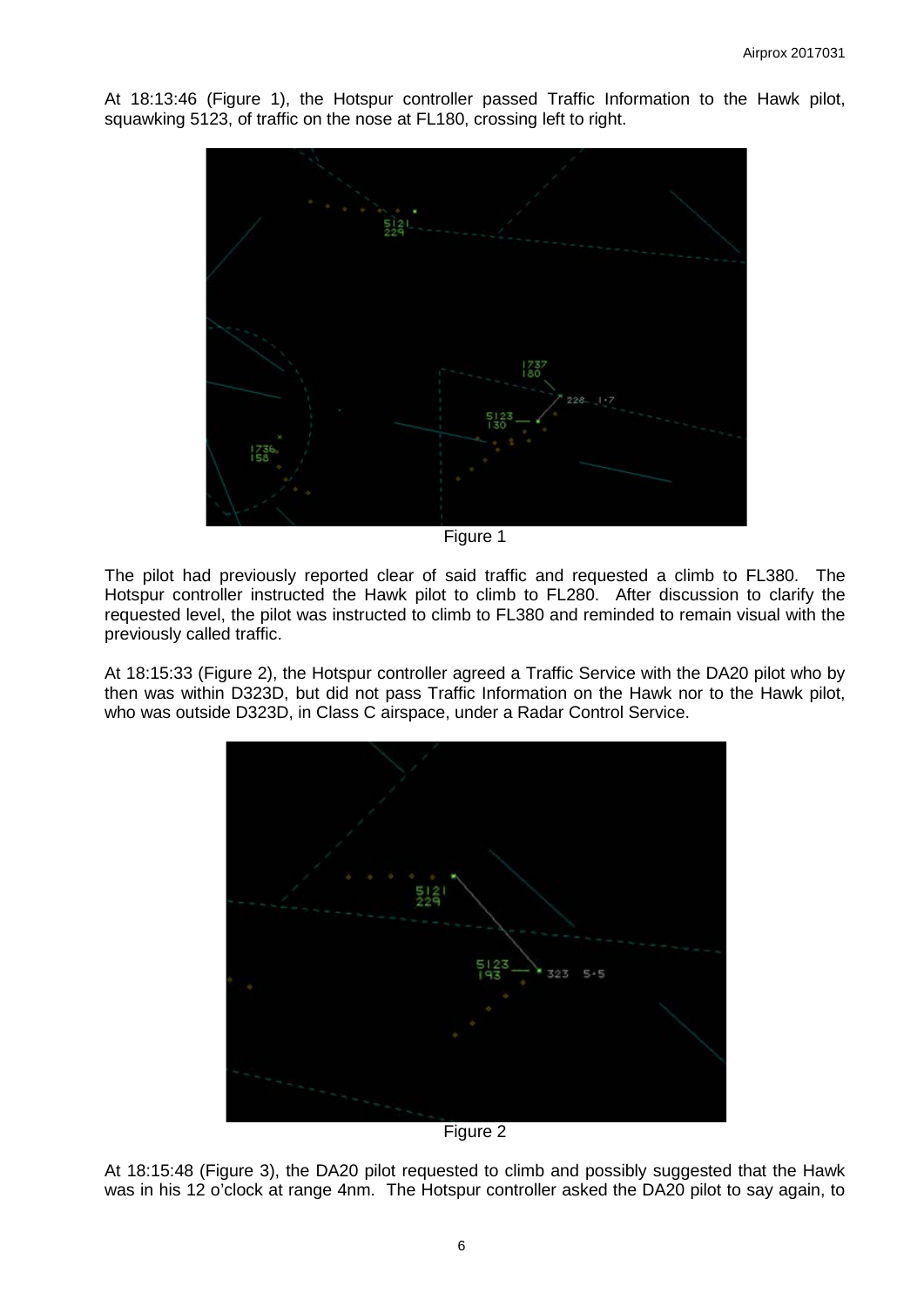which the DA20 pilot asked what the traffic was on his nose at 3nm. The Hotspur controller stated their call sign but did not pass Traffic Information to either aircraft.



Figure 3

At 18:16:08 (Figure 4), the DA20 pilot asked the Hotspur controller to clarify what the traffic was on his nose, 3nm, climbing 23,000ft. The Hotspur controller responded that it was the Hawk.



At 18:16:16 (Figure 5), the 2 aircraft were at their CPA of 2.8nm. The DA20 pilot asked the Hotspur controller if the Hawk pilot was aware of the DA20 traffic. The Hawk pilot, who was on the same frequency, responded that he had the DA20 '5'. A short conversation between the Hawk and DA20 pilots followed in order to clarify each other's intentions.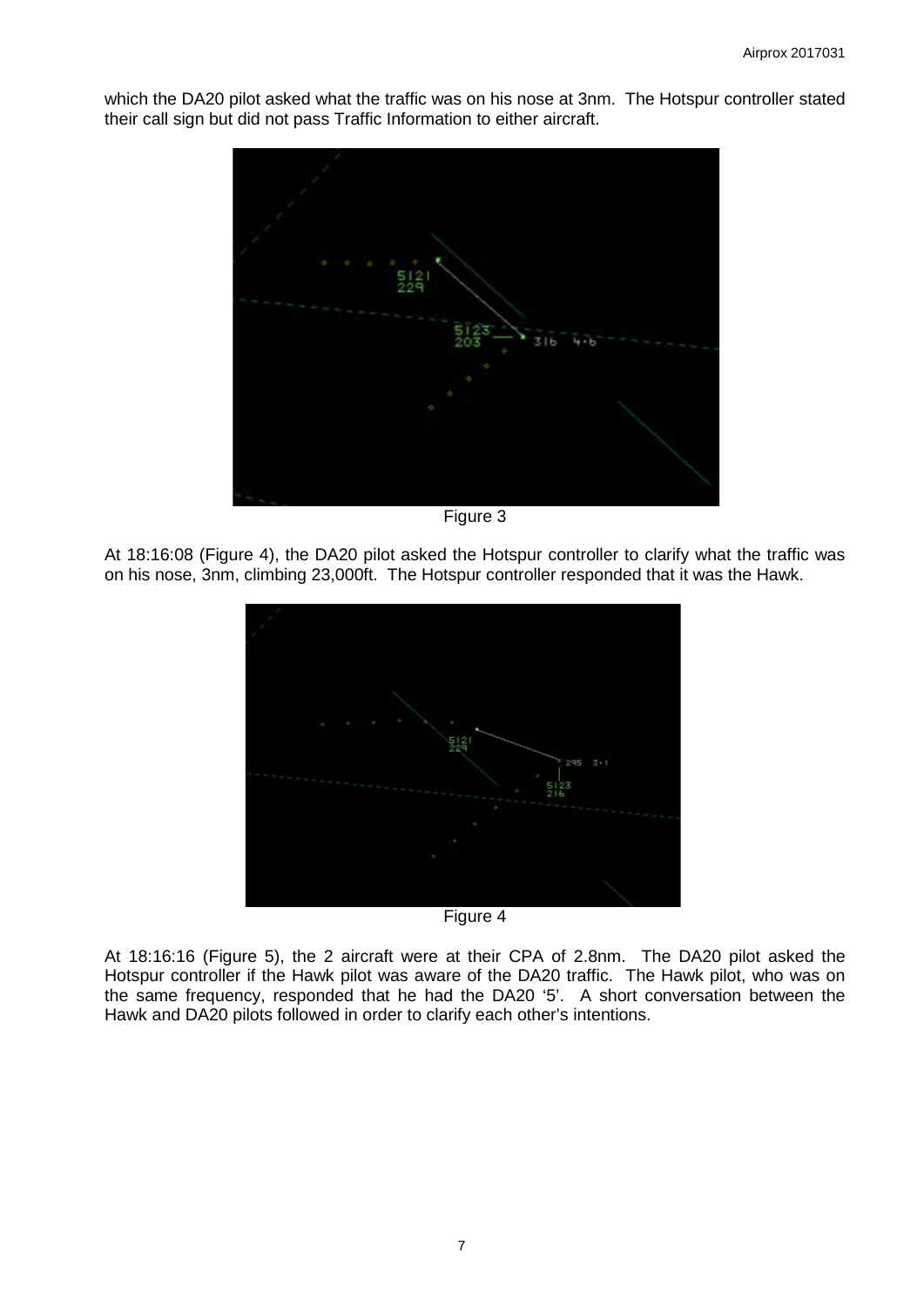

Figure 5

The Hotspur controller was working 4 aircraft, all singleton transits to the same operating area. Temporary Reserved Area (TRA) 6 was inactive due to the time of day but the Managed Danger Area (MDA) being used, D323D, was active. As the DA20 transited through D323D, the type of service was changed from Radar Control to Traffic Service, but no Traffic Information was passed on the converging Hawk.

Having given the Hawk pilot a step-climb and passed Traffic Information on 2 other conflicting aircraft, the Hawk pilot was instructed, once clear of the traffic, to climb to FL380. The pilot was told that on passing FL195, on entering Class C airspace, he would be under Radar Control. Traffic Information was passed to a different aircraft, then the Hotspur controller's attention turned to a landline conversation with their Fighter Allocator (supervisory position) during which clearances into the operating area were agreed.

The Hotspur controller stated that they anticipated the Hawk would climb quickly and therefore not come into conflict with the DA20; however, they did not adequately monitor the traffic or react to what was actually happening, and so neither the Hawk nor the DA20 pilots received Traffic Information on each other. Although the DA20 pilot was operating under a Traffic Service, the Hawk pilot was under Radar Control and therefore required 5nm separation from other traffic in CAS, which was not achieved.

After the Airprox, the Hotspur controller issued an 'all players' instruction to operate within D323D under a Traffic Service, a commonly used method of communicating which reduces the number of individual transmissions, keeping the frequency clear for other tactical calls. The Hawk pilot remained under Radar Control until that point.

## **UKAB Secretariat**

The DA20 and Hawk pilots shared an equal responsibility for collision avoidance and not to operate in such proximity to other aircraft as to create a collision hazard<sup>[2](#page-7-0)</sup>. If the incident geometry is considered as converging then the DA20 pilot was required to give way to the Hawk<sup>[3](#page-7-1)</sup>. If the incident geometry is considered as overtaking then the DA20 pilot had right of way and the Hawk pilot was required to keep out of the way of the other aircraft by altering course to the right<sup>[4](#page-7-2)</sup>, notwithstanding ATC instructions.

 $\overline{\phantom{a}}$ <sup>2</sup> SERA.3205 Proximity.

<span id="page-7-1"></span><span id="page-7-0"></span><sup>3</sup> SERA.3210 Right-of-way (c)(2) Converging.

<span id="page-7-2"></span><sup>4</sup> SERA.3210 Right-of-way (c)(3) Overtaking.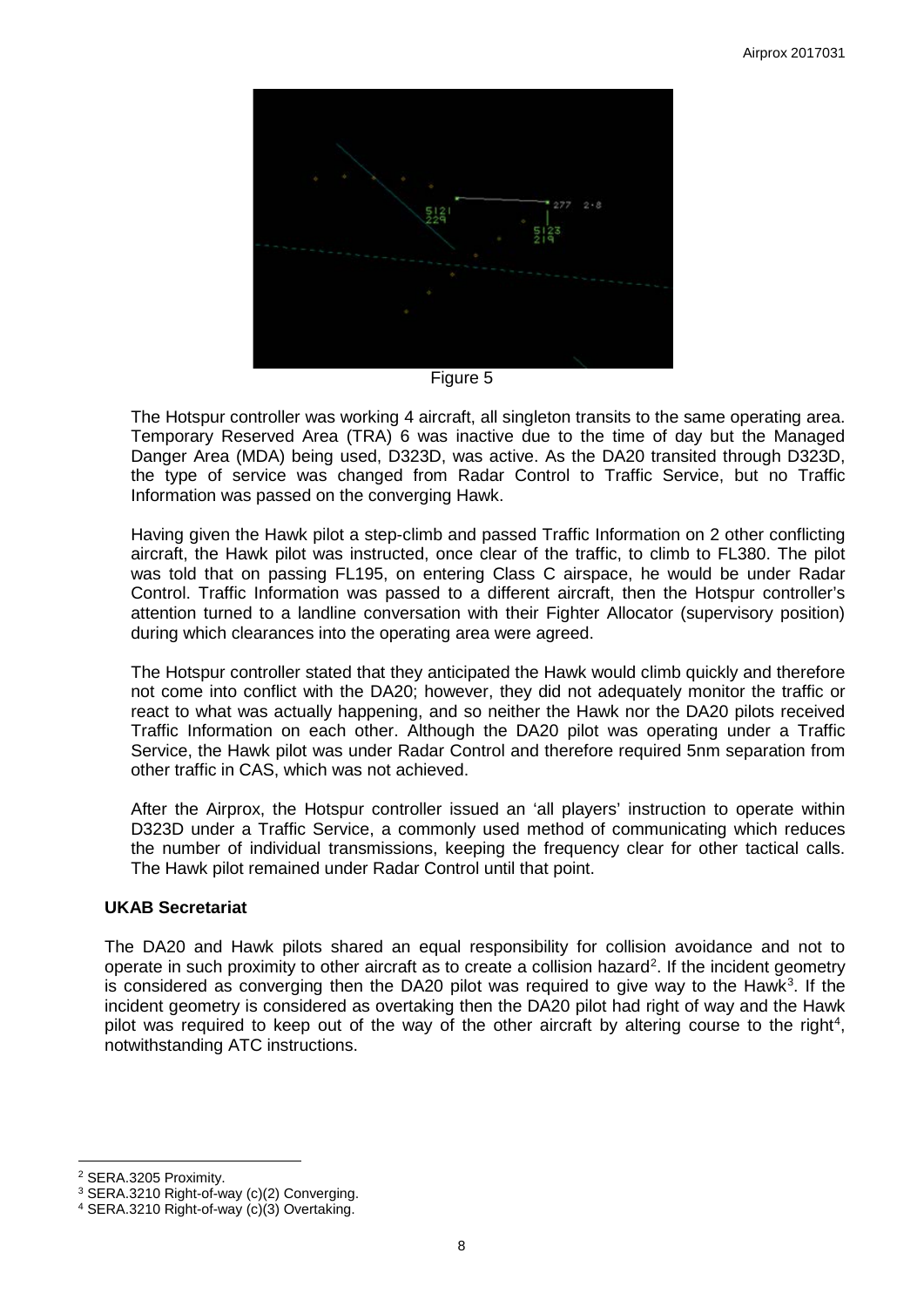### **Occurrence Safety Investigation**

The Hotspur investigation found that the controller was used to controlling Typhoons, which are able to use their radar to monitor traffic in front of them, which is not the case with the Hawk. A relatively high workload on transit (4 singletons) and clearance to manoeuvre in the airspace resulted in a loss of SA on the two aircraft in confliction. The controller misheard the initial proximity call and did not realise the gravity of the situation until after the sortie when the DASOR was put in. The Supervisor was monitoring another sortie and also did not notice.

#### **Comments**

#### **HQ Air Command**

It appears that neither element of the Red Air formation received the Traffic Information they were expecting because the controller didn't assimilate that a confliction was developing. However, the DA20 crew had amassed enough SA coupled with their on-board sensors to identify a potential threat with regards to the climbing Hawk formation. With conflicting arrival tracks, the DA20 captain acknowledged that the domestic elements of the formation planning did not receive the full attention that on this occasion was warranted. It is often the most repetitive or apparently simple tasks where situations such as this occur. The Hawk T1 isn't currently fitted with a CWS. Due to the Hawk T1's remaining lifespan, a working group comprising of military Hawk T1 operators is currently looking into options for future fitment. Post the event, the controller has recalibrated his appreciation of Hawk T1 capability regarding both rate of climb and on board equipment (having been accustomed to Typhoon operating performance), additionally he has received a safety check to ensure any skill fade he may have been experiencing has been addressed.

#### **Summary**

An Airprox was reported when a DA20 and a Hawk flew into proximity at 1816 on Tuesday 21<sup>st</sup> February 2017 whilst marshalling to join up as a formation. Both pilots were operating under IFR in VMC at night, both in receipt of an Air Traffic Service from a Boulmer controller, the DA20 pilot under a Traffic Service and the Hawk pilot under Radar Control.

## **PART B: SUMMARY OF THE BOARD'S DISCUSSIONS**

Information available consisted of reports from both pilots, a transcript of the relevant RT frequency, radar photographs/video recordings, a report from the controller involved and reports from the appropriate ATC and operating authorities.

Members first discussed the Hotspur controller's actions and agreed that he had made a plan based on his experience of Typhoon rate of climb rather than Hawk. Rather than then controlling based on what the radar screen showed, he had allowed himself to become distracted and this had both prevented him from providing adequate Traffic Information to either pilot and had also resulted in him inadvertently vectoring the Hawk into conflict by clearing the pilot to climb. Members agreed that this latter oversight was the cause of the Airprox, with the lack of Traffic Information being contributory. A military ATC member commented that it was unusual for a Fighter Controller to manage traffic in transit to the operating area for such an exercise and that this was usually handled by Swanwick.

Discussing the pilots' actions, it was agreed that a more robust plan to manage the aircraft entering the exercise area would have been appropriate, especially at night, and that a contributory factor had been that the Lead DA20 pilot, as the package leader, had not ensured a sufficiently robust marshalling plan for the red-air aircraft. Finally, controller members commented that, although the Hawk pilot had entered D323D, he was still subject to the agreed Air Traffic Service, Radar Control above FL195, and hence separation minima had not been achieved. Members agreed that although this was the case, the SA of the DA20 crew and Hawk pilot was such that although safety was not assured, there was no risk of collision.